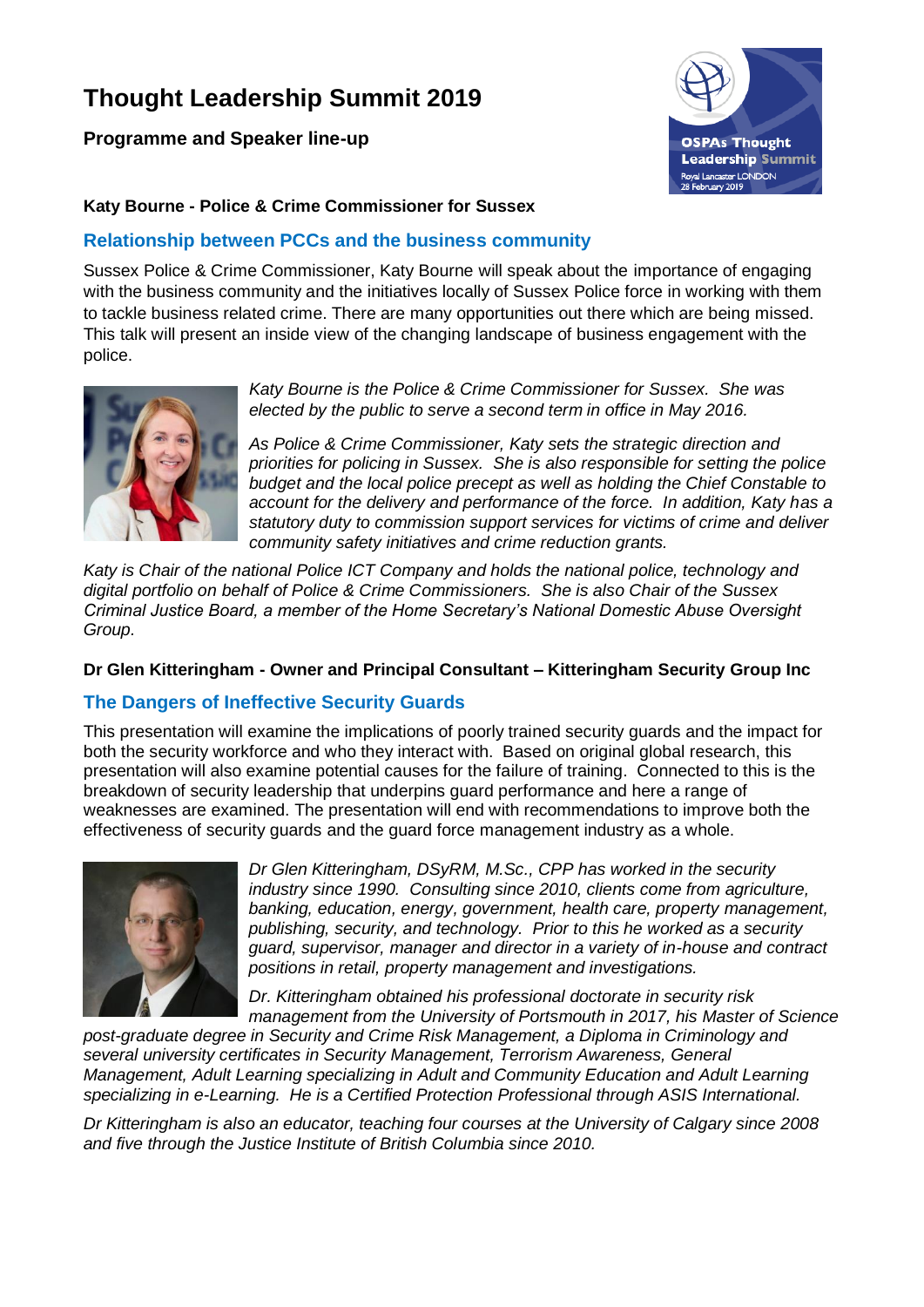### **Ch Supt Nick Aldworth - Counter Terrorism National Coordinator – Protect and Prepare**

# **Step Change – The Challenges of working together to counter terrorism**

Nick Aldworth will present an overview of current counter terrorist activity and the development of public/private sector collaboration to combat the terrorist threat.



*Nick Aldworth is the police Counter Terrorism National Coordinator for the Protect and Prepare strands of the governments CONTEST strategy. Nick started his career in policing in 1990 after service in the Royal Air Force Regiment during the 1980's. Initially joining Thames Valley Police, he transferred to the Metropolitan Police Service after 14 years and was seconded from the Met into CT Policing in early 2018.*

*Nick has held a variety of protective security roles including VIP protection, CT EOD search and the security and policing lead at Parliament for 2* 

*years. He was an operational firearms commander working on Armed Response Vehicles (ARV's) for 6 years, as well as being the tactical firearms commander for Central London during the 2012 Olympics.*

*During 2017, Nick was the protective security lead for London and led his team of CT experts across the attacks that occurred throughout that year. He considers this to be the part of his career which he is most proud of, especially all that his teams were able to do across that year.*

*Nick's role as National Coordinator for Protect and Prepare makes him responsible for helping all UK police forces deliver protective security as well as working with partners to ensure UK policing is resilient enough to respond to terrorist attacks. He is also responsible for supporting the management of the National CBRNe Centre, the development of specialist CT armed policing capabilities and organisational learning from CT across the UK and overseas.*

#### **Dave Humphries – Interim Chief Executive – Security Industry Authority (SIA)**

# **Private security - how it helps and how it hinders**

Dave Humphries, Interim CEO of the Security Industry Authority (SIA) will provide a regulator's viewpoint of the private security industry, its development over time and its improvements in standards, but including, nonetheless, where it still needs to improve. The role of regulation and how this has evolved in parallel with developments in private security will also be considered. So will the threats and challenges to not only security providers, licensed security operatives and to clients of contracted security, but also to police partners and to the general public.



*Dave Humphries joined the SIA in 2010. Since 1st November 2018 he has been the interim CEO, overseeing and being accountable for all aspects of the work of this UK Government regulator of the private security industry.*

*Before November 2018, Dave was the Executive Director leading the SIA compliance teams and the criminal investigators. He headed up the SIA's partnership working with numerous private, public and voluntary sector organisations, notably those involved in law enforcement.* 

*This partnership working is key to the SIA's success, including securing compliance with the regulatory regime - something which Dave describes as "Win, lose or draw territory". Supporting and enabling the vast majority in the private security sector who are professional, responsible and legitimate is also a feature of partnership working. However, the teams also target those linked to criminality, including the most serious of crimes. The teams use a range of interventions to tackle non-compliance, to disrupt crime and to protect the public.*